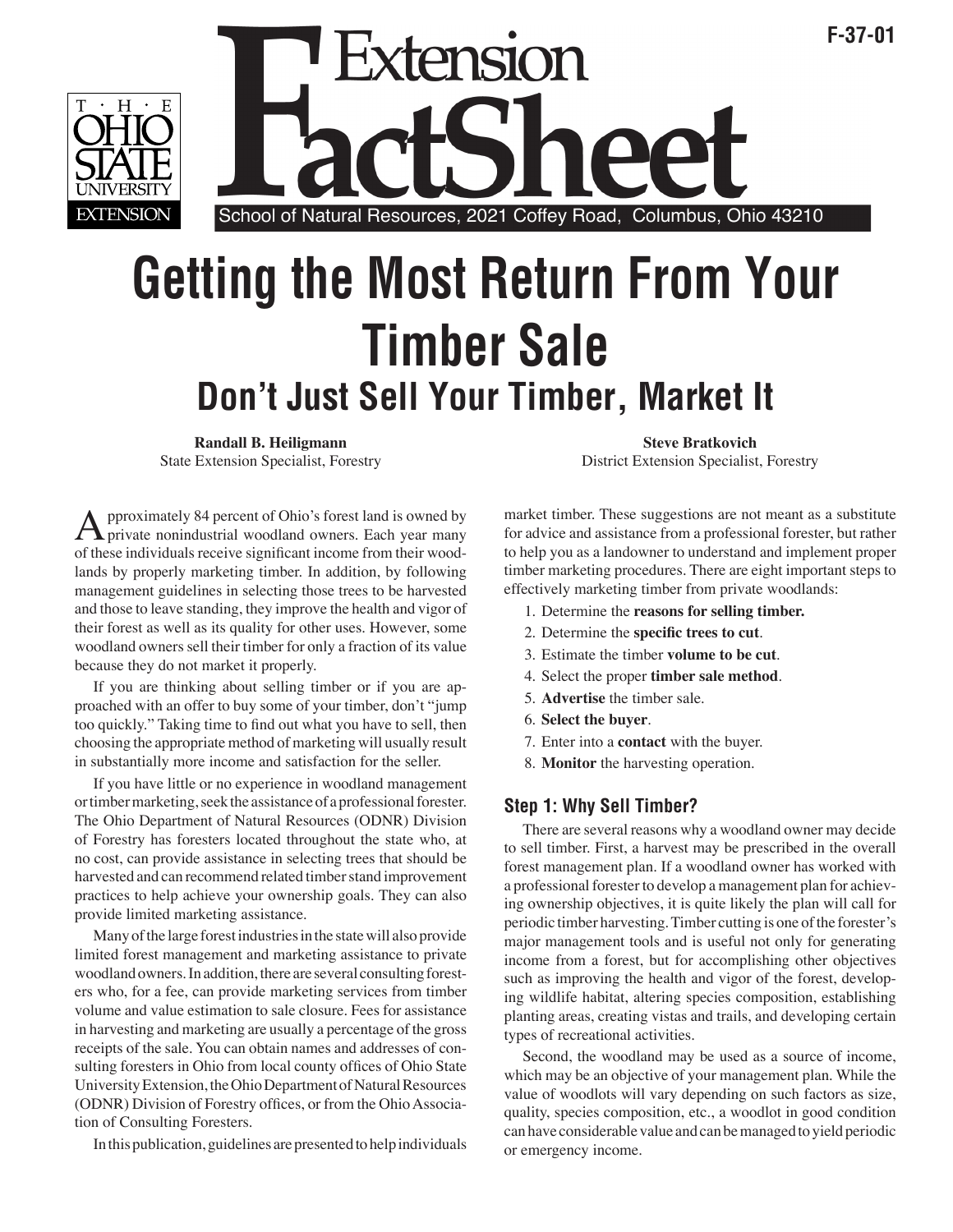Third, timber may be harvested to salvage the value of trees that have been damaged to such an extent that they will not recover or where the potential for such damage is extremely high. Ice and snow storms, fire, insects, and disease are factors that could cause enough damage to justify a salvage cutting.

Fourth, timber may be harvested in order to use the land for other purposes ranging from golf courses and parking lots to crop production and pastureland. The timber on such land often has considerable value and should be marketed. However, landowners contemplating timberland conversion should carefully evaluate the proposed conversion, particularly if it is to a more intensive agronomic use such as pasture or cropland. Much of Ohio's current forestland, particularly in southern and eastern Ohio, will not support more intensive agriculture because the soils are either too shallow, too low in fertility, and/or the slopes are too steep.

#### **Steps 2 and 3: Determine What You Have to Sell**

In order to advertise a timber sale to potential buyers and to give some indication of its potential value, the landowner must determine what to sell. This involves deciding which trees or areas in the woodland are to be cut and then determining for each species the number of trees and/or volume of wood or amount of products to be sold.

#### **Selecting Timber for Sale**

Unless the harvest is being carried out to clear the land for other uses, selection of trees to be harvested should be done with the advice of a professional forester to ensure that the harvest will satisfy your objectives and maintain the woodland in a vigorous and productive condition. The type and intensity of harvesting required will depend on ownership objectives and the type and condition of the woodlot.

Trees selected to be cut should be clearly marked for easy identification. If individual trees are to be cut throughout the woodlot, each is usually marked with tree-marking paint. A paint splotch (yellow is the most visible in the forest) at about chest height and at ground level (stump) is recommended. In addition, veneer trees are often numbered. If small areas are to be harvested, as in a clearcut, mark the individual trees or the trees around the boundary of the area.

The trees to be cut should be marked so that they can be easily located. For example, all of the marks may be placed on the same side of the trees (e.g., the north, south, east, or west side) or the trees may be marked so they can be seen from a main trail or road.

After selecting the trees to be cut, estimate the volume of wood or the number of products that will be cut in each species. The more common products produced in a timber harvest include sawlogs, veneer logs, pulpwood, firewood, posts, and poles. Obtain publications about measuring these products from your county office of Ohio State University Extension.

## **Step 4: Selecting Method of Sale**

Private woodland owners may choose to harvest their own timber and sell the cut product (e.g., veneer and sawlogs, pulpwood, posts, poles, etc.) or sell the trees as they stand and allow the buyer to cut and haul them. The latter method is referred to as selling stumpage.

#### **Harvesting Your Own Timber**

The woodland owner who cuts and delivers the logs or other products to the roadside or mill may substantially increase profits from the sale. Such an operation, however, should only be undertaken by someone with experience. Logging requires special skills and knowledge, and there are substantial risks involved. Logging is hard, dangerous work. In addition to personal risks, engaging in logging may alter insurance coverage.

 Some types of logging may require special equipment; attempting to log with some agricultural equipment could result in extensive damage to the equipment. Logging an area often requires a much longer time than is initially estimated and therefore may interfere with other activities and responsibilities. Furthermore, improper cutting, handling, or transporting of high-value logs can destroy much of their value. For this last reason, the harvesting of high-value species, such as black walnut or white oak trees containing veneer quality logs, should always be left to the buyer.

A discussion of proper techniques of cutting, handling, and transporting timber products is beyond the scope of this publication. If you have the necessary time, skills, and experience and wish to increase profits from your timber sale by harvesting and transporting the products, keep the following points in mind:

1. Have a market for your product before you invest the time and money necessary to harvest it. If possible, have a written contract with the buyer. Don't get stuck with a product to sell without a buyer.

2. Know your buyer's specifications and requirements (e.g., size, volume or number buyer will accept in a given time, quality, etc.)

3. Know your legal responsibilities for such things as workers compensation, minimum wage, social security, state and federal income tax, OSHA requirements, etc. These responsibilities are particularly important if you employ other people.

4. Use the proper equipment.

5. Observe all safety precautions and procedures.

6. Determine if engaging in logging alters any of your insurance coverage.

#### **Selling Stumpage**

Most private woodland owners sell their timber as stumpage. Stumpage sales are of two types.

#### **Lump-Sum Sale**

A timber sale in which a single payment (the "lump-sum") is made to the seller for the trees designated for sale. This is the easier of the two types of sales to administer.

#### **Sale-By-Unit (also called Sale-By-Price or Sale-By-Scale)**

 A timber sale in which the seller is paid a certain amount for each unit of product cut (e.g., so many dollars per 1,000 board feet, per cord, per post, per pole, etc.). This type of sale requires someone to measure the products harvested (foresters call this scaling). The scaler may be the landowner, a consulting forester,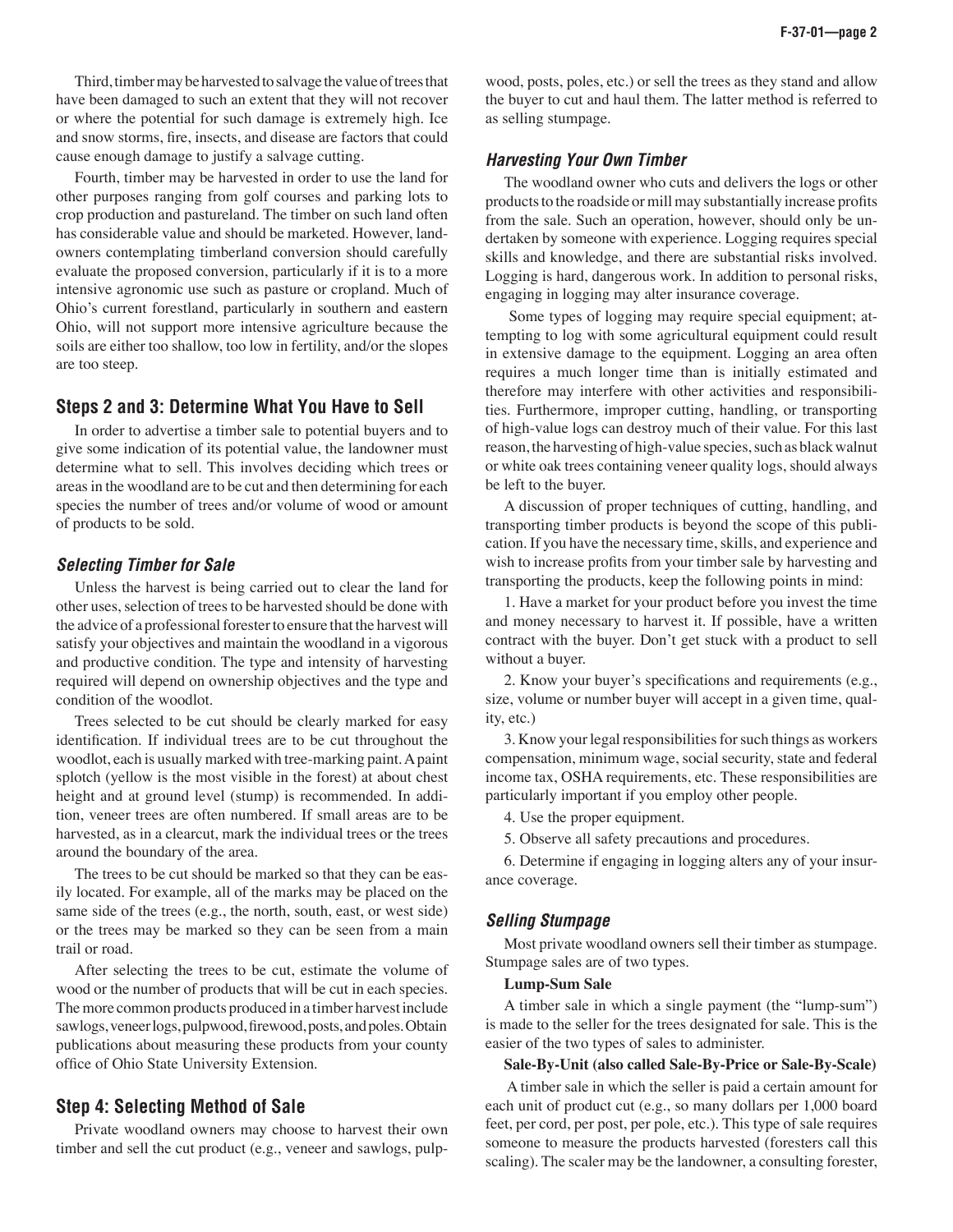the buyer (if the seller has complete confidence in him/her), or a receiving mill. The questions of who will provide an accurate production tally and how, when, and where the scaling will be done make this type of sale more difficult to administer than the lump-sum sale.

Woodland owners contemplating a timber sale should acquaint themselves with Internal Revenue Service regulations. Depending on current rules and the landowner's individual situation, one type of sale may provide greater tax advantages than the other. Also, individuals should acquaint themselves with current Internal Revenue Service rules on treatment of sales expenses and depletion allowance, a method for recouping (when selling timber) your original investment in the timber without paying tax on it.

In both lump-sum and sale-by-sale unit stumpage sales, the sale price and buyer are usually determined one of three ways.

#### • **Single Offer**

In this case a single buyer contacts or is contacted by the seller, and the buyer offers to purchase the timber at a particular price. While this procedure may produce a fair price, it can result in a price below what another buyer is able to pay. In the following situations, however, it may be the best method:

a. Seller has only a small amount of timber to sell. In very small sales, only one buyer may be interested.

b. The timber for sale is of such low quality that very few buyers would be interested.

c. Markets for the species for sale are so poor that very few buyers would be interested.

 A forester familiar with the area will be able to tell you whether any of these situations exist and advise you accordingly. In situations other than those listed previously, selling timber by a bid process will usually produce higher income.

#### • **Oral Bid or Negotiations**

A sale in which the seller or seller's agent engages in verbal bidding or negotiations with one or more buyers until an acceptable sale price is obtained. While this type of procedure is fairly quick and sometimes produces the highest sale price, it is not the type of sale someone should engage in who is unfamiliar with timber markets and the quality and the value of the timber to be sold. In short, unless the seller is extremely well informed, it is best to leave the oral timber sales to foresters and timber dealers.

#### • **Written Sealed Bids.**

A sale in which potential buyers are informed about the sale and given a period of time (usually 4–6 weeks) to inspect the timber and submit written sealed bids. At a specified time and place, the bids are opened and the successful buyer is selected. In most situations, this form of sale produces the most desirable results for private woodland owners.

# **Steps 5 and 6: Advertising the Sale and Selecting a Buyer**

Stumpage is a somewhat unusual commodity in that it has no exact or "going" price. Instead, the selling price is whatever the buyer and seller agree to. This price may be influenced by many factors, including tree species; number, size, and quality of trees or logs; distance of the trees or logs from the market; accessibility of the logging area and difficulty of the logging operation; current market conditions; the buyer's financial condition and how urgently the trees or logs are needed; and differences between buyers in their ability to use the trees or logs. To receive the highest value, several potential buyers should be contacted when timber is for sale. *Don't be too anxious to accept the first offer.*

The most effective way of notifying potential buyers of your timber sale is to send them a timber sale notice. The names of timber buyers operating in your area who would be interested in the type of timber you have to sell can be obtained from the nearest ODNR Division of Forestry office or from many county Ohio State University Extension offices. A consulting forester will also have this information.

A timber sale notice (for a sealed bid sale) should include the following:

1. The name and address of the seller.

2. The location of the sale; include both the legal description and directions for locating the area.

3. A description of the trees to be sold.

4. The type of sale; specify sealed bid lump-sum or sealed bid sale-by-unit.

5. The times when potential buyers can inspect the trees. Usually at least one month is allowed from the time notices are sent until a buyer is selected. If the seller or seller's representative has to be present for potential buyers to gain access or inspect the areas, the times they will be available or how arrangements can be made to gain access need to be described.

6. The date, time, and place at which written sealed bids will be opened and the buyer selected. Include a statement that the seller reserves the right to reject any and all bids if they are not acceptable.

7. Whether or not a deposit binding the offer must accompany the bid and, if so, the amount. The binding deposits of unsuccessful bidders are returned to them immediately after the buyer is selected. The deposit of the successful bidder might not be refunded should he/she later decide to withdraw from the sale.

8. How payment is to be made. On lump-sum sales, full payment (100 percent) by bank or certified check prior to the start of any harvest activity is desirable. On large sales, payment schedules are sometimes negotiated. On sale-by-unit sales, a definite cutting and payment time table needs to be negotiated, with the seller's intent to do this stated in the notice.

9. Any major conditions or limitations on the sale such as the time by which the trees must be harvested, restrictions on access to the area, time or conditions when the logger cannot operate (e.g., when the area is excessively wet), etc. Note that excessive restrictions on buyers may cause a reduced bid or a loss of interest in the sale.

10. The requirement of a performance bond. A performance bond is an amount of money over and above the sale price posted by the buyer and held in escrow by the seller. Its purpose is to assure that the buyer abides by and fulfills all the requirements of the contract. The necessity and amount of a performance bond depends on a number of factors including the buyer's reputation